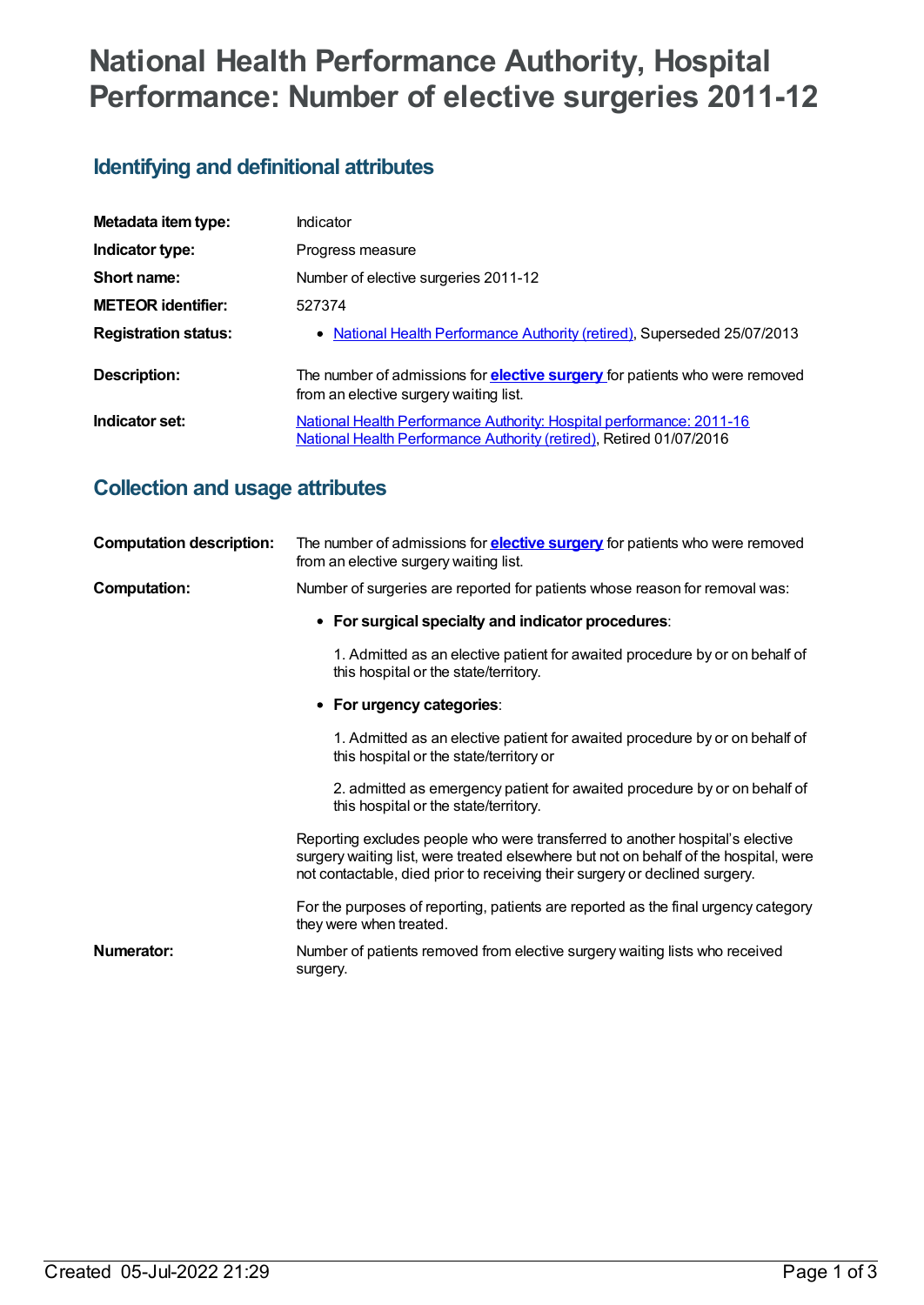| <b>Numerator data elements:</b> | Data Element / Data Set-                                                                                                   |
|---------------------------------|----------------------------------------------------------------------------------------------------------------------------|
|                                 | Establishment-organisation identifier (Australian), NNX[X]NNNNN                                                            |
|                                 | <b>Data Source</b>                                                                                                         |
|                                 | <b>National Elective Surgery Waiting Times Data Collection</b>                                                             |
|                                 | NMDS / DSS                                                                                                                 |
|                                 | Elective surgery waiting times (removals data) DSS 1 January 2012-30 June<br>2012                                          |
|                                 | Data Element / Data Set-                                                                                                   |
|                                 | Elective surgery waiting list episode—reason for removal from a waiting list,<br>code N                                    |
|                                 | Data Source                                                                                                                |
|                                 | <b>National Elective Surgery Waiting Times Data Collection</b>                                                             |
|                                 | NMDS / DSS                                                                                                                 |
|                                 | Elective surgery waiting times (removals data) DSS 1 January 2012-30 June<br>2012                                          |
| Disaggregation:                 | Hospital, elective surgery clinical <i>urgency category</i> , selected surgical<br>specialities, and indicator procedures. |
| <b>Disaggregation data</b>      | Data Element / Data Set-                                                                                                   |
| elements:                       | Elective surgery waiting list episode—clinical urgency, code N                                                             |
|                                 | <b>Data Source</b>                                                                                                         |
|                                 | <b>National Elective Surgery Waiting Times Data Collection</b>                                                             |
|                                 | NMDS / DSS                                                                                                                 |
|                                 | Elective surgery waiting times (removals data) DSS 1 January 2012-30 June<br><u>2012</u>                                   |
|                                 | Data Element / Data Set-                                                                                                   |
|                                 | Elective surgery waiting list episode—surgical specialty (of scheduled doctor).<br>code NN                                 |
|                                 | Data Source                                                                                                                |
|                                 | <b>National Elective Surgery Waiting Times Data Collection</b>                                                             |
|                                 | NMDS / DSS                                                                                                                 |
|                                 | Elective surgery waiting times (removals data) DSS 1 January 2012-30 June<br>2012                                          |
|                                 | Data Element / Data Set-                                                                                                   |
|                                 | Elective surgery waiting list episode—indicator procedure, code NN                                                         |
|                                 | Data Source                                                                                                                |
|                                 | <b>National Elective Surgery Waiting Times Data Collection</b>                                                             |
|                                 | NMDS / DSS                                                                                                                 |
|                                 | Elective surgery waiting times (removals data) DSS 1 January 2012-30 June<br>2012                                          |